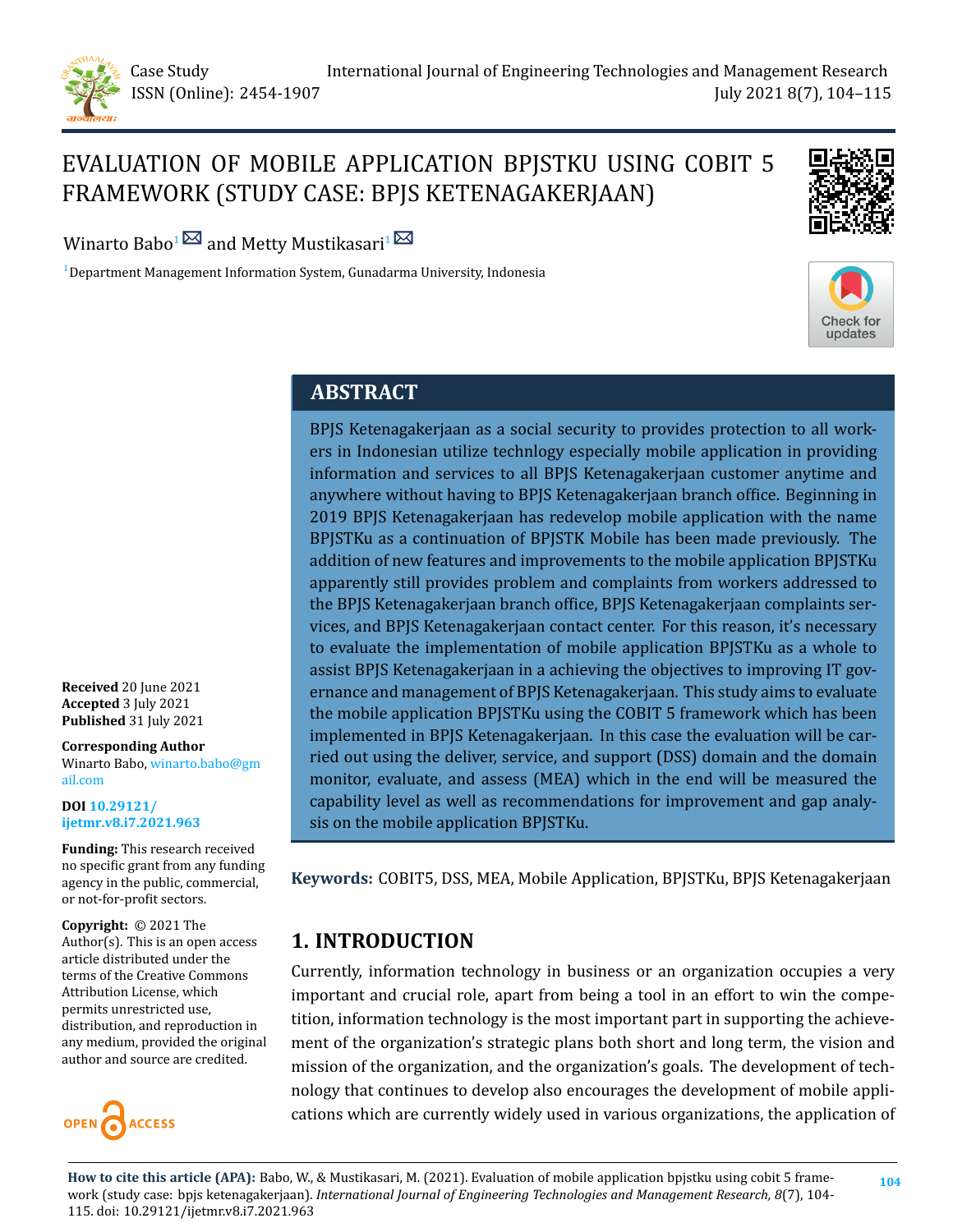this has turned out to have a positive impact on organizations where convenience, speed, and a better experience are some of the things that encourage organizations to continue to develop mobile applications [Islam et al.](#page-10-0) [\(2010](#page-10-0)). BPJS Employment as an agency that provides social security and provides protection to all workers in Indonesia also utilizes information technology, especially mobile applications in providing information and services to all BPJS Employment participants with access to information anytime and anywhere without having to come to the BPJS Employment Branch Office. The first version of the mobile application that has been implemented by BPJS Employment is BPJSTK Mobile, which was launched in 2014 with quite simple features, namely checking the balance of the Old Age Security (JHT), Details of the Old Age Security Balance (RSJHT), the balance of the Pension Guarantee (JP), and other membership information.

Along with the development of information and the needs of users of BPJS Employment participants, the continuation of the previous version under the name BPJSTKu, there are several new features added to the application such as checking balances for Non-Wage Recipients (BPU), Indonesian Migrant Workers (PMI), registration of BPJS Employment participants. (PU, BPU, PMI), reporting and complaints, real-time work accident reporting, and digital cards for BPJS Employment participants. All of these features are not yet available in BPJSTK Mobile, but have been redeveloped on BPJSTKu which was implemented in early 2019. The addition and improvement of new features on the BPJSTKU mobile application is still causing problems and complaints from workers who are directed to the BPJS Employment Branch Office, BPJS Employment complaint service, and BPJS Employment contact center. Some of the problems that often occur in the BPJSTKu mobile application are the failure to register new participants who want to use BPJSTKu, frequent problems with the electronic submission menu for BPJS Employment claims (e-claims), and the absence of electronic balances, both old-age guarantee balances (JHT) and balance details. old age insurance (RSJHT) for participants who have more than 1 BPJS Employment participant card.

Several of problems that have existed to date, BPJS Ketenagakerjaan is considered to be still quite slow in handling problems and complaints related to the BPJSTKu mobile application that has been used by BPJS Ketenagakerjaan participants. This is because to deal with existing problems, it takes time and must go through the BPJS Employment helpdesk channel which can only be done by the Information Technology Intermediary (PMTI) Branch Offices, while the BPJSTKu mobile application was developed to make it easier for BPJS Employment participants in terms of accessing information and services. BPJS Employment in real time, which is expected to make it easier and provide a better experience for BPJS Employment participants. The implementation of information technology for mobile applications can also be evaluated, using the COBIT 5 framework which is a development of COBIT 4.1. Accord-ing to [Putri](#page-11-0)  $(2016)$  $(2016)$  COBIT 5 is a comprehensive framework that can help companies achieve their goals for corporate IT governance and management. To evaluate infor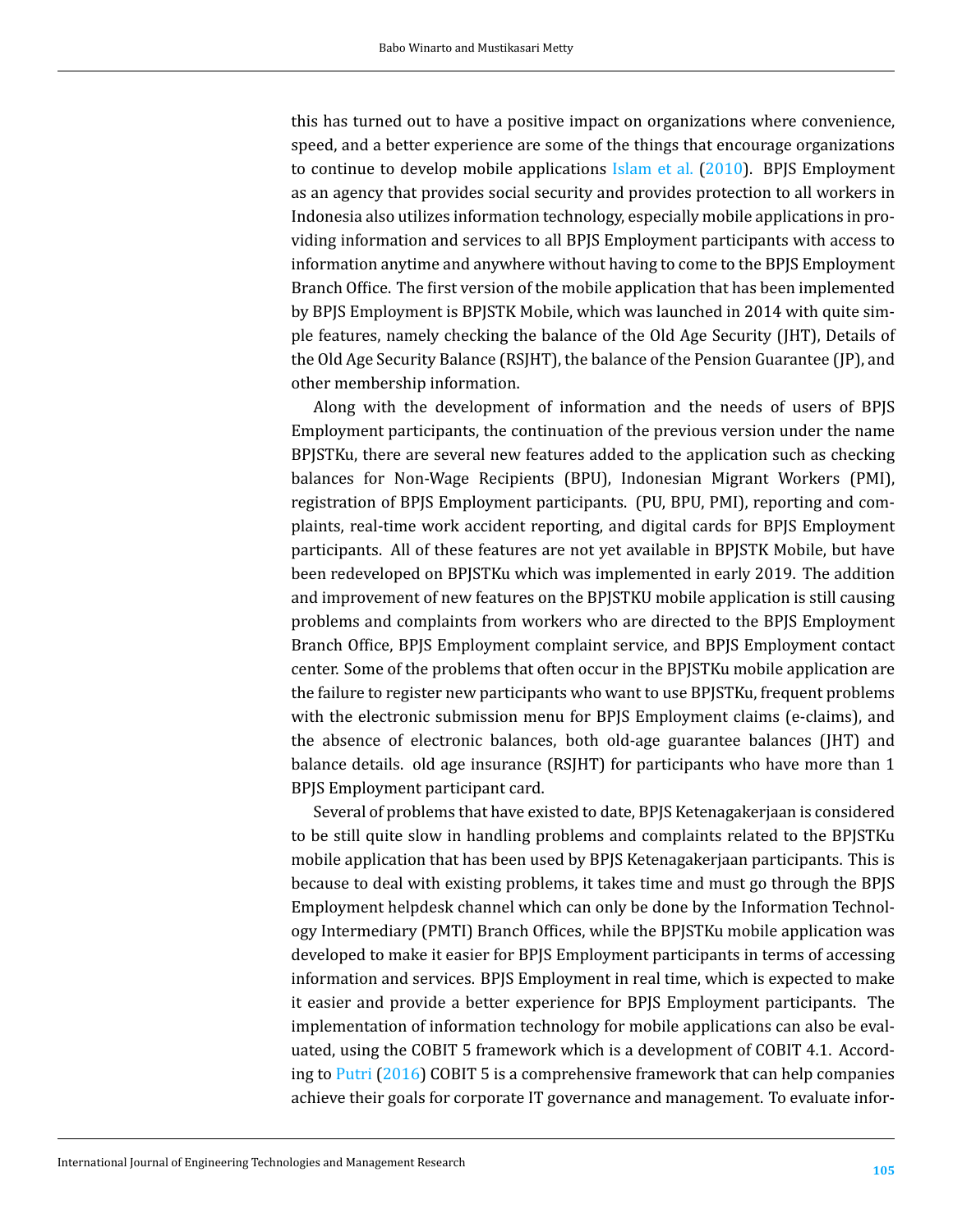mation technology in BPJS Employment, the COBIT 5 framework is one solution that can be done to help companies create optimal value from IT by maintaining a balance between profit and optimizing risk and the use of existing resources.

Research related to evaluating information technology for mobile applications using the COBIT 5 framework has been carried out [Ulfatisa et al.](#page-11-1) ([2018\)](#page-11-1) to measure the capability level in the previous version of the mobile application, namely BPJSTK Mobile at BPJS Employment at the Mataram Branch Office. In this study the author uses the Deliver, Service, and Support (DSS) domain, and the result is that there are 2 processes that have capability level 2, namely DSS01 and DSS02, while DSS03, DSS04, DSS05, and DSS06 are at capability level 1. Overall capability level based on the average assessment is at level 1, namely (Performed process), which means it has been implemented but there is no standard of application in carrying out the process, has not been documented, and communicated well. In addition to this, the researcher also suggests using other domains in the COBIT 5 framework, namely Evaluate, Direct, Monitor (DEM), Align, Plan, organize (APO), Build, Acquire, implement (BAI), and Monitor, Evaluate, and Assess (MEA) for further research.

In this case, to find out the level of capability of the BPJSTKu mobile application, especially in the DSS and MEA domains, the existing conditions of each existing domain, as well as to provide recommendations regarding things that need to be improved or improved on the BPJSTKu service, so that it can provide accelerated information and services. BPJS Employment participants. For this reason, researchers will evaluate the BPJSTKu Mobile Application Using the COBIT 5 Framework (Case Study: BPJS Ketenagakerjaan).

## **2. MATERIALS AND METHODS**

The research methodology to be carried out is described as follows:

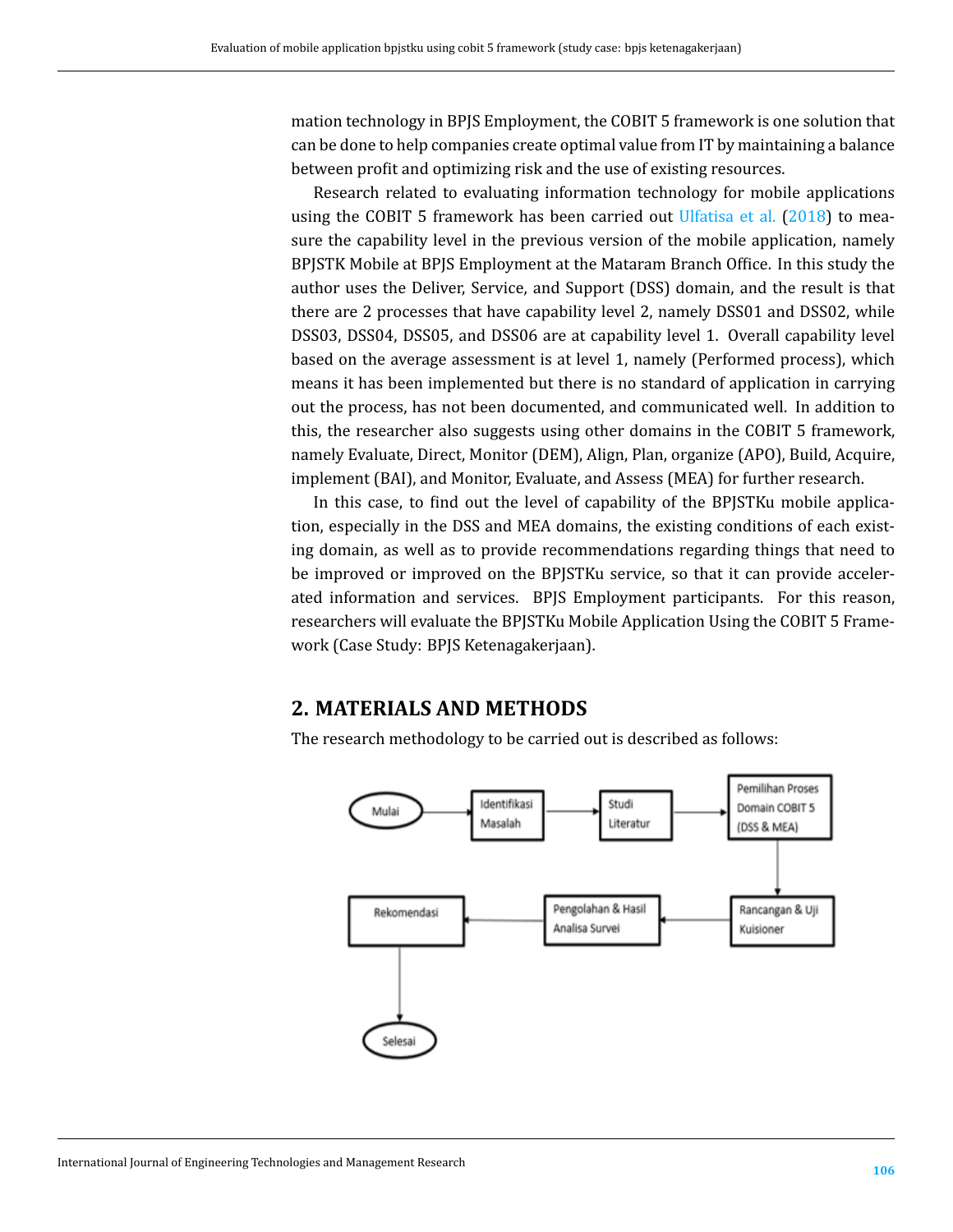#### **2.1 RESEARCH LOCATION AND TIME**

This research was conducted on one of the BPJS Employment service channels, namely BPJSTKu which is a mobile app and is used by BPJS Employment participants. Held at the Head Office and Regional Offices in August 2019.

#### **2.2 COBIT DOMAIN PROCESS SELECTION**

In selecting the COBIT domain process, there are several stages that must be carried out, these things include:

- Mapping COBIT 5 Enterprise Goals with IT BPJS Employment mission
- Mapping of IT Related Goals with the mission of BPJS Employment
- Mapping IT COBIT 5 Processes with IT Related Goals
- a. Mapping COBIT 5 Enterprise Goals with BPJS Employment IT Mission

| Perspektif<br><b>Balanced</b><br>Scorecard (BSC) | <b>Indikator KPI</b> ( <i>Enterprise Goals</i> )      | <b>Misi IT BPJS</b><br>Ketenagakerjaan |
|--------------------------------------------------|-------------------------------------------------------|----------------------------------------|
|                                                  | 1. Nilai Stakeholder Investasi Bisnis                 |                                        |
|                                                  | 2.Portfolio dari produk dan pelayanan yang kompetitif |                                        |
| Keuangan                                         | 3. Pengelolaan Risiko Bisnis                          |                                        |
|                                                  | 4.Kepatuhan terhadap hukum dan peraturan eksternal    |                                        |
|                                                  | 5.Transparansi Keuangan                               | Transparency                           |
|                                                  | 6.Budaya pelayanan berorientasi pada pelanggan        | Service                                |
|                                                  | 7.Kelangsungan dan ketersediaan pelayanan bisnis      | Simplify, Unify, Network               |
| Pelanggan                                        | 8.Respon yang cepat terhadap perubahan bisnis         | Agile                                  |
|                                                  | 9. Strategi pengambilan keputusan berdasar informasi  |                                        |
|                                                  | 10. Optimasi biaya pelayanan                          |                                        |
|                                                  | 11. Optimasi fungsional proses bisnis                 |                                        |
|                                                  | 12. Optimasi biaya proses bisnis                      |                                        |
| <b>Internal</b>                                  | 13. Mengelola perubahan program bisnis                |                                        |
|                                                  | 14. Produktifitas operasional dan staf                |                                        |
|                                                  | 15. Kepatuhan kebijakan internal                      |                                        |
| Pertumbuhan &<br>Pembelajaran                    | 16. Orang terampil dan termotivasi                    |                                        |
|                                                  | 17. Produk dan inovasi budaya bisnis                  | <b>Innovation</b>                      |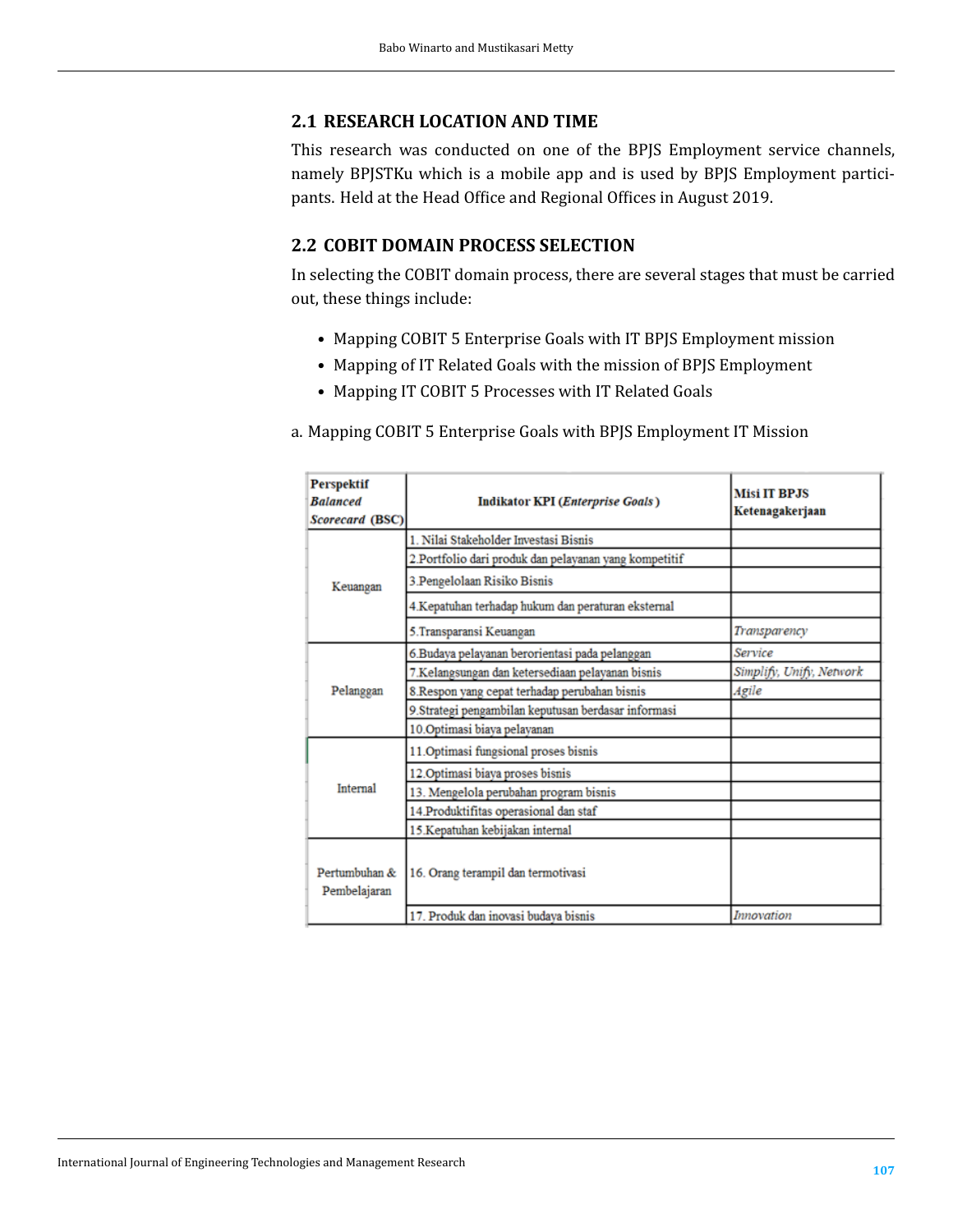b. Mapping Results Between Enterprise Goals and BPJS Employment IT Mission

| <b>Perspektif</b><br><b>Balanced</b><br>Scorecard (BSC) | <b>Indikator KPI (IT Related Goals)</b>             | <b>Misi IT BPJS</b><br>Ketenagakerjaan |
|---------------------------------------------------------|-----------------------------------------------------|----------------------------------------|
| Keuangan                                                | 5. Transparansi Keuangan                            | Transparency                           |
| Pelanggan                                               | 6.Budaya pelayanan berorientasi pada<br>pelanggan   | Service                                |
|                                                         | 7.Kelangsungan dan ketersediaan<br>pelayanan bisnis | Simplify, Unify, Network               |
|                                                         | 8. Respon yang cepat terhadap perubahan<br>bisnis   | Agile                                  |
|                                                         | 17. Produk dan inovasi budaya bisnis                | <b>Innovation</b>                      |

## c. Mapping IT Related Goals with BPJS Employment Mission

| P<br>Kesuaian strategi TI dan bisnis<br>Kepatuhan TI dan dukungan untuk bisnis<br>dengan hukum dan peraturan eksternal<br>Komitmen manajemen untuk membuat<br>keputusan TI<br>Mengelola risiko terkait TI<br>Memanfaatkan investasi TI terkait layanan<br>s<br>portofolio<br>Transparansi biaya TI, keuntungan, & risiko<br>Layanan TI sejalan dengan kebutuhan<br>P<br>bisnis<br>Pelanggan<br>Penggunaan aplikasi, informasi, dan solusi<br>s<br>teknologi yang menoukupi<br>Kehandalan TI<br>s<br>Keamanan informasi, pengelolaan<br>infrastruktur, dan aplikasi<br>Optimasi asset TI, sumber daya, dan<br>kemampuan<br>Mendukung proses bisnis dengan<br>s<br>menggabungkan aplikasi dan teknologi<br>dalam proses bisnis<br>Program yang memberikan manfaat, tepat<br>s<br>waktu, anggaran, pemenuhan kebutuhan,<br>dan kualitas standar<br>Ketersediaan informasi yang bisa<br>diandalkan dan digunakan untuk<br>pengembilan keputusan manajemen<br>Kepatuhan TI terhadap kebijakan internal<br>Personil TI yang kompeten, motivasi bisnis,<br>s<br>dan TI<br>Pengetahuan, keahlian, dan inisiatif untuk<br>s | Perspektif<br>Balanced<br>Saareaard (BSC) | IT Related Goals | 6. Service |
|--------------------------------------------------------------------------------------------------------------------------------------------------------------------------------------------------------------------------------------------------------------------------------------------------------------------------------------------------------------------------------------------------------------------------------------------------------------------------------------------------------------------------------------------------------------------------------------------------------------------------------------------------------------------------------------------------------------------------------------------------------------------------------------------------------------------------------------------------------------------------------------------------------------------------------------------------------------------------------------------------------------------------------------------------------------------------------------------------------------------|-------------------------------------------|------------------|------------|
|                                                                                                                                                                                                                                                                                                                                                                                                                                                                                                                                                                                                                                                                                                                                                                                                                                                                                                                                                                                                                                                                                                                    |                                           |                  |            |
|                                                                                                                                                                                                                                                                                                                                                                                                                                                                                                                                                                                                                                                                                                                                                                                                                                                                                                                                                                                                                                                                                                                    |                                           |                  |            |
|                                                                                                                                                                                                                                                                                                                                                                                                                                                                                                                                                                                                                                                                                                                                                                                                                                                                                                                                                                                                                                                                                                                    |                                           |                  |            |
|                                                                                                                                                                                                                                                                                                                                                                                                                                                                                                                                                                                                                                                                                                                                                                                                                                                                                                                                                                                                                                                                                                                    |                                           |                  |            |
|                                                                                                                                                                                                                                                                                                                                                                                                                                                                                                                                                                                                                                                                                                                                                                                                                                                                                                                                                                                                                                                                                                                    | Keuangan                                  |                  |            |
|                                                                                                                                                                                                                                                                                                                                                                                                                                                                                                                                                                                                                                                                                                                                                                                                                                                                                                                                                                                                                                                                                                                    |                                           |                  |            |
|                                                                                                                                                                                                                                                                                                                                                                                                                                                                                                                                                                                                                                                                                                                                                                                                                                                                                                                                                                                                                                                                                                                    |                                           |                  |            |
|                                                                                                                                                                                                                                                                                                                                                                                                                                                                                                                                                                                                                                                                                                                                                                                                                                                                                                                                                                                                                                                                                                                    |                                           |                  |            |
|                                                                                                                                                                                                                                                                                                                                                                                                                                                                                                                                                                                                                                                                                                                                                                                                                                                                                                                                                                                                                                                                                                                    |                                           |                  |            |
|                                                                                                                                                                                                                                                                                                                                                                                                                                                                                                                                                                                                                                                                                                                                                                                                                                                                                                                                                                                                                                                                                                                    |                                           |                  |            |
|                                                                                                                                                                                                                                                                                                                                                                                                                                                                                                                                                                                                                                                                                                                                                                                                                                                                                                                                                                                                                                                                                                                    |                                           |                  |            |
|                                                                                                                                                                                                                                                                                                                                                                                                                                                                                                                                                                                                                                                                                                                                                                                                                                                                                                                                                                                                                                                                                                                    |                                           |                  |            |
|                                                                                                                                                                                                                                                                                                                                                                                                                                                                                                                                                                                                                                                                                                                                                                                                                                                                                                                                                                                                                                                                                                                    |                                           |                  |            |
|                                                                                                                                                                                                                                                                                                                                                                                                                                                                                                                                                                                                                                                                                                                                                                                                                                                                                                                                                                                                                                                                                                                    |                                           |                  |            |
|                                                                                                                                                                                                                                                                                                                                                                                                                                                                                                                                                                                                                                                                                                                                                                                                                                                                                                                                                                                                                                                                                                                    |                                           |                  |            |
|                                                                                                                                                                                                                                                                                                                                                                                                                                                                                                                                                                                                                                                                                                                                                                                                                                                                                                                                                                                                                                                                                                                    |                                           |                  |            |
|                                                                                                                                                                                                                                                                                                                                                                                                                                                                                                                                                                                                                                                                                                                                                                                                                                                                                                                                                                                                                                                                                                                    |                                           |                  |            |
|                                                                                                                                                                                                                                                                                                                                                                                                                                                                                                                                                                                                                                                                                                                                                                                                                                                                                                                                                                                                                                                                                                                    |                                           |                  |            |
|                                                                                                                                                                                                                                                                                                                                                                                                                                                                                                                                                                                                                                                                                                                                                                                                                                                                                                                                                                                                                                                                                                                    |                                           |                  |            |
|                                                                                                                                                                                                                                                                                                                                                                                                                                                                                                                                                                                                                                                                                                                                                                                                                                                                                                                                                                                                                                                                                                                    |                                           |                  |            |
|                                                                                                                                                                                                                                                                                                                                                                                                                                                                                                                                                                                                                                                                                                                                                                                                                                                                                                                                                                                                                                                                                                                    | Internal                                  |                  |            |
|                                                                                                                                                                                                                                                                                                                                                                                                                                                                                                                                                                                                                                                                                                                                                                                                                                                                                                                                                                                                                                                                                                                    |                                           |                  |            |
|                                                                                                                                                                                                                                                                                                                                                                                                                                                                                                                                                                                                                                                                                                                                                                                                                                                                                                                                                                                                                                                                                                                    |                                           |                  |            |
|                                                                                                                                                                                                                                                                                                                                                                                                                                                                                                                                                                                                                                                                                                                                                                                                                                                                                                                                                                                                                                                                                                                    |                                           |                  |            |
|                                                                                                                                                                                                                                                                                                                                                                                                                                                                                                                                                                                                                                                                                                                                                                                                                                                                                                                                                                                                                                                                                                                    |                                           |                  |            |
|                                                                                                                                                                                                                                                                                                                                                                                                                                                                                                                                                                                                                                                                                                                                                                                                                                                                                                                                                                                                                                                                                                                    |                                           |                  |            |
|                                                                                                                                                                                                                                                                                                                                                                                                                                                                                                                                                                                                                                                                                                                                                                                                                                                                                                                                                                                                                                                                                                                    |                                           |                  |            |
|                                                                                                                                                                                                                                                                                                                                                                                                                                                                                                                                                                                                                                                                                                                                                                                                                                                                                                                                                                                                                                                                                                                    |                                           |                  |            |
|                                                                                                                                                                                                                                                                                                                                                                                                                                                                                                                                                                                                                                                                                                                                                                                                                                                                                                                                                                                                                                                                                                                    |                                           |                  |            |
|                                                                                                                                                                                                                                                                                                                                                                                                                                                                                                                                                                                                                                                                                                                                                                                                                                                                                                                                                                                                                                                                                                                    | Pertumbuhan &                             |                  |            |
|                                                                                                                                                                                                                                                                                                                                                                                                                                                                                                                                                                                                                                                                                                                                                                                                                                                                                                                                                                                                                                                                                                                    | Pembelajaran                              |                  |            |
|                                                                                                                                                                                                                                                                                                                                                                                                                                                                                                                                                                                                                                                                                                                                                                                                                                                                                                                                                                                                                                                                                                                    |                                           | inovasi bisnis   |            |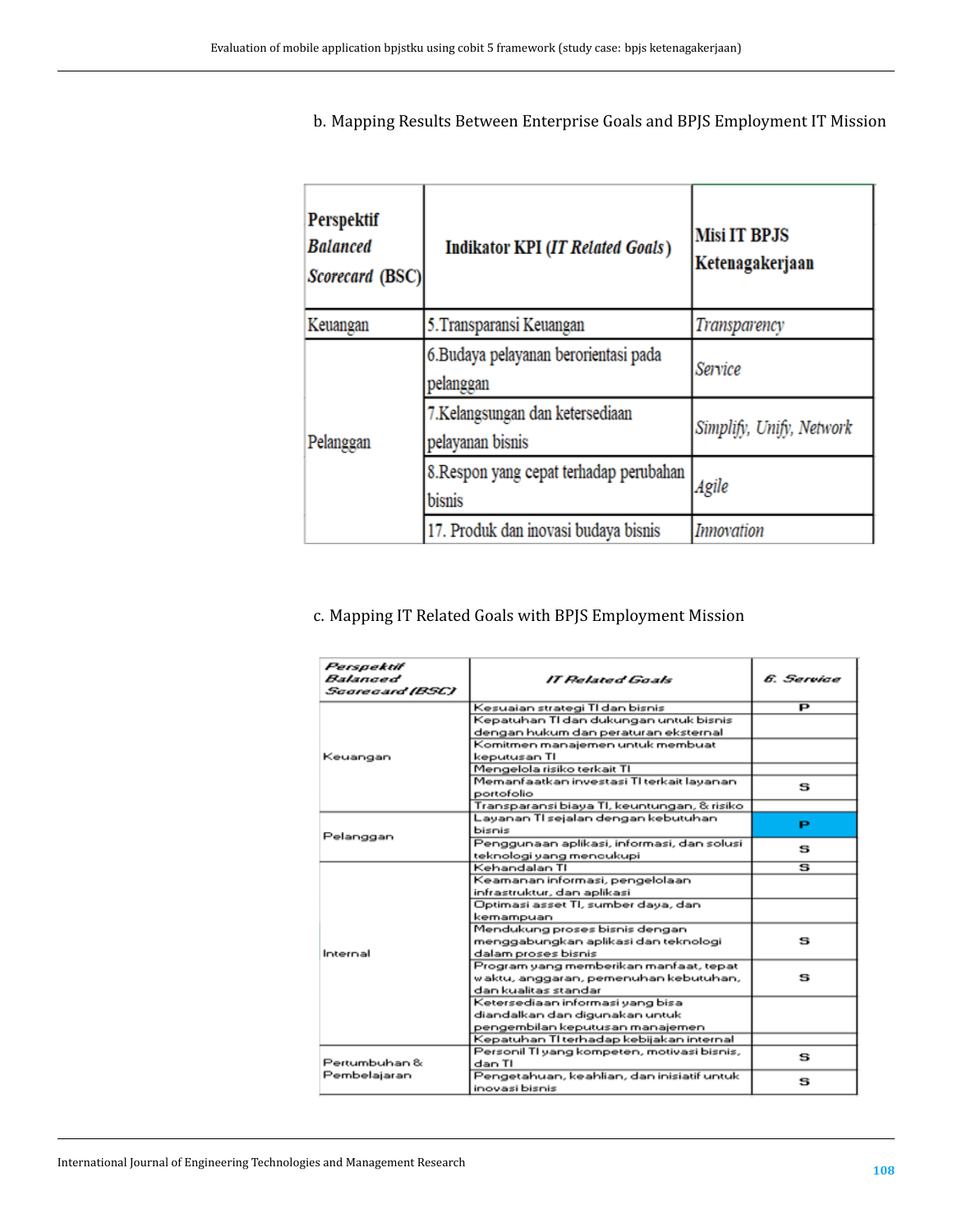### d. Mapping IT COBIT 5 Processes with IT Related Goals

| <b>COBIT 5</b>                                               | <b>IT Related Goals</b> |
|--------------------------------------------------------------|-------------------------|
| Mengelola Operasional                                        |                         |
| Mengelola Permintaan Layanan & Insiden                       |                         |
| Mengelola Masalah                                            | P                       |
| Mengelola Kelangsungan                                       |                         |
| Mengelola Pelayanan Keamanan                                 | S                       |
| Mengelola Kontrol Proses Bisnis                              | P                       |
| Memonitor, mengevaluasi, dan menilai kinerja                 | p                       |
| Memonitor, mengevaluasi, dan menilai sistem kontrol internal |                         |
| Memonitor, mengevaluasi, dan menilai kepatuhan eksternal     |                         |

## **2.3 QUESTIONNAIRE DESIGN AND TEST**

• Questionnaire Design

the design of the questionnaire was determined step by step related to the selection of the COBIT domain by looking at the existing IT related goals/IT processes with the connection between the objects to be carried out, namely the BPJSTKu mobile apps.

• Questionnaire Test

In the questionnaire test, distribution will be carried out to the Assistant Deputy Director of the Field Both in IT Development and in IT Operations, BPJS Employment IT Staff with reference to the DSS domain and COBIT 5 MEA framework. Overall, the author will evaluate the BPJSTKu mobile application through a questionnaire. which has been distributed by asking for his opinion regarding BPJSTKu services, each statement in the questionnaire refers to the objective control of each existing sub-domain. The instrument to be used is in the form of a Likert scale with five levels of weight consisting of: Strongly disagree with weight = 1, disagree with weight = 2, don't know = 0, Agree = 4, Strongly agree = 5.

• Processing and Results of Survey Analysis

Survey data processing is carried out in 2 ways, namely the attribute maturity index and the maturity index (Boyke Nurhidaya, 2014). In calculating the attribute maturity index, it is obtained from the total respondents who answered from each scale multiplied by the weight of the scale then divided by the number of respondents. The formula is as follows: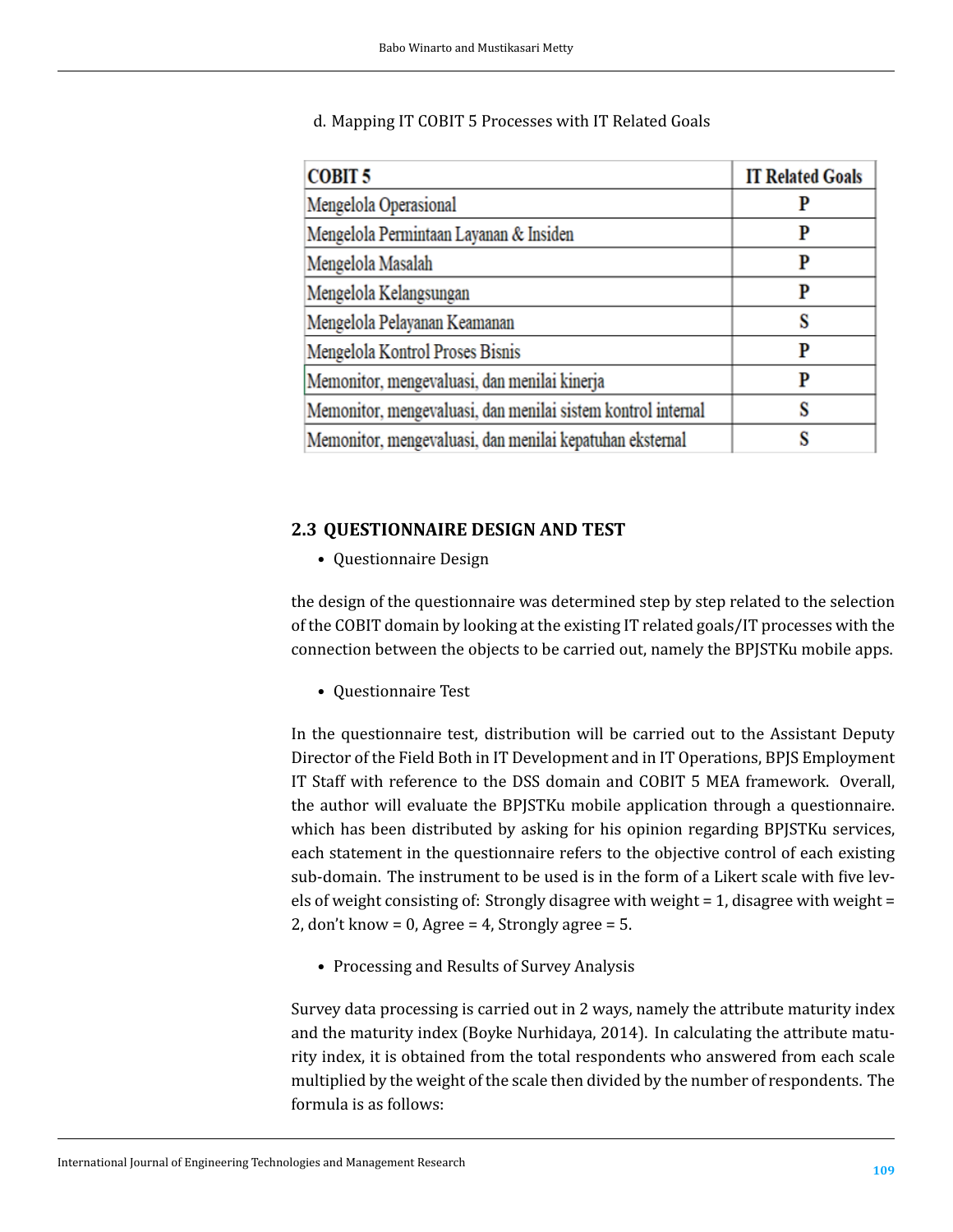Indeks kematangan atribut = $\sum(\text{Total Jawaban} \ge \text{Bobot})$ / Jumlah Responden

As for the calculation of the maturity index, the formula is as follows:

Indeks kematangan =  $\sum$  Indeks Kematangan Atribut /  $\sum$  Aktifitas (6)

• Maturity Index Representation

After getting the results from the attribute maturity index and the maturity index, a representation of each existing sud domain will be obtained, namely the Deliver, Service, and Support (DSS) domain and the Monitor, Evaluate, and Assess (MEA) domain, this can be seen on

| Indeks Kematangan | Level Kematangan           |
|-------------------|----------------------------|
| $0 - 0.51$        | 0-Non-Existent             |
| 0.51-1.50         | 1-Initial/ad Hoc           |
| 1,51-2,50         | 2-Repeatable But Intuitive |
| 2,51-3,50         | 3-Defined Process          |
| 3,51-4,50         | 4-Managed and Measurable   |
| 4,51-5,00         | 5-Optimized                |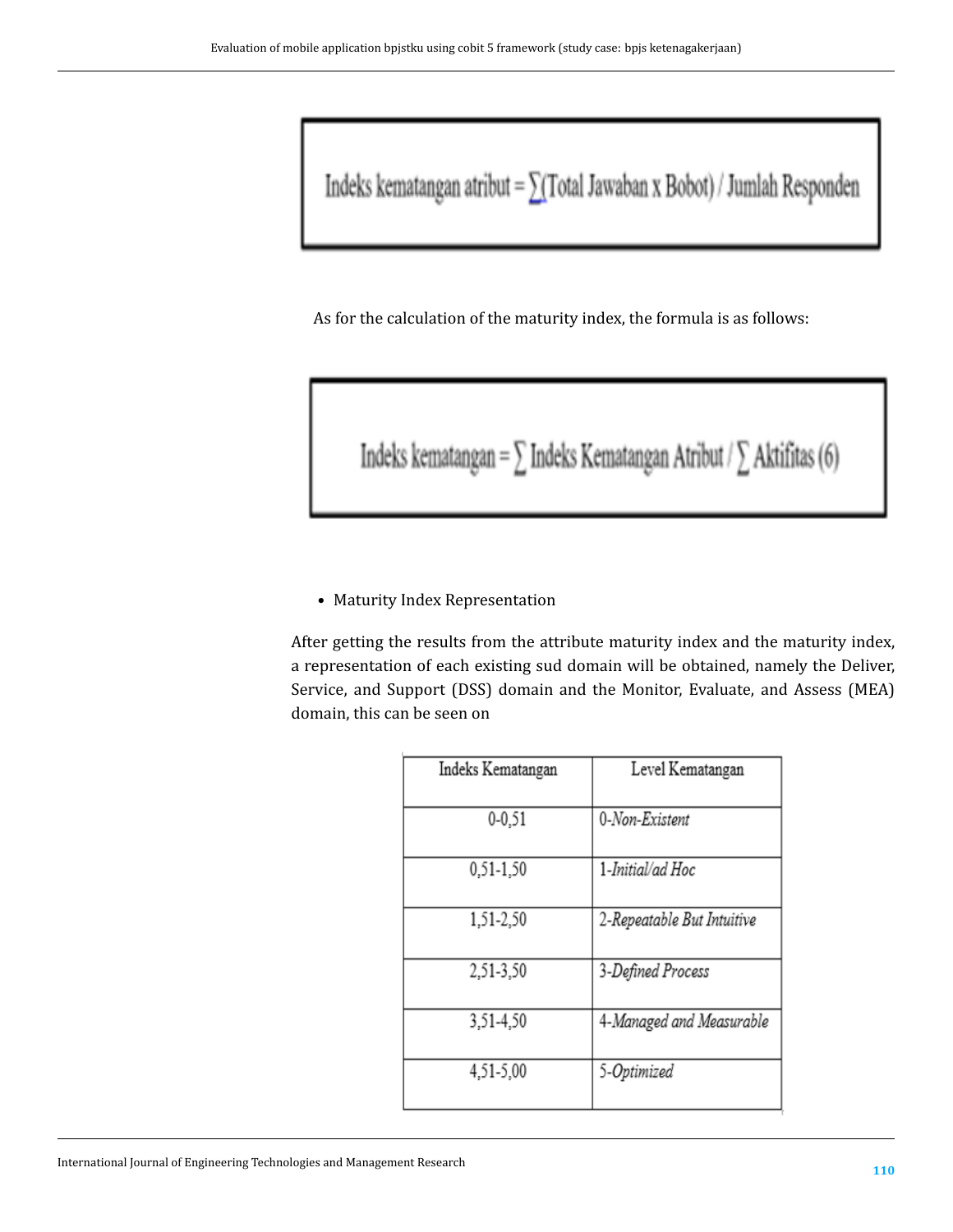• Recommendations

From the entire series of evaluations related to BPJSTKu mobile apps, by looking at the existing capability level with the set targets, it is hoped that it can provide input and recommendations for better BPJSTKu improvements in the future, for the sake of convenience and acceleration of improvement acceleration for users/ BPJSTKu participants.

## **3. RESULTS AND DISCUSSIONS**

#### **3.1 RESPONDENT PROFILE**

The profiles of respondents in this study are BPJS Employment employees consisting of employees from the head office and regional offices whose daily tasks and duties are related to IT at BPJS Employment, especially those that are directly or indirectly related to the BPJSTKu mobile application. In this study, there were 51 respondents who gave their opinions regarding the BPJSTKu mobile application.

| Domain                                                                | Hasil    | Level      | <b>Target IT</b> |
|-----------------------------------------------------------------------|----------|------------|------------------|
|                                                                       | Evaluasi | Kematangan | Maturity         |
| <b>DSS01</b> Manage Operation                                         | 2,77     | 3          |                  |
| DSS02 Manage Service Request &<br>Incidents                           | 3,63     | 4          | 4                |
| DSS03 Manage Problem                                                  | 2,47     | 2          | 4                |
| DSS04 Manage Continuity                                               | 4,20     | 4          | 4                |
| <b>DSS05 Manage Security Services</b>                                 | 4,04     | 4          | 4                |
| DSS06<br>Business<br>Manage<br>Process<br>Control                     | 3,20     | 3          | 4                |
| MEA01 Monitor, Evaluate, and Assess<br>Performance and Conformance    | 2,72     | 3          | 4                |
| MEA02 Monitor, Evaluate, and Assess<br>The System of Internal Control | 4,20     | 4          | 4                |

#### **3.2 EVALUATION RESULTS OF THE BPJSTKU MOBILE APPLICATION**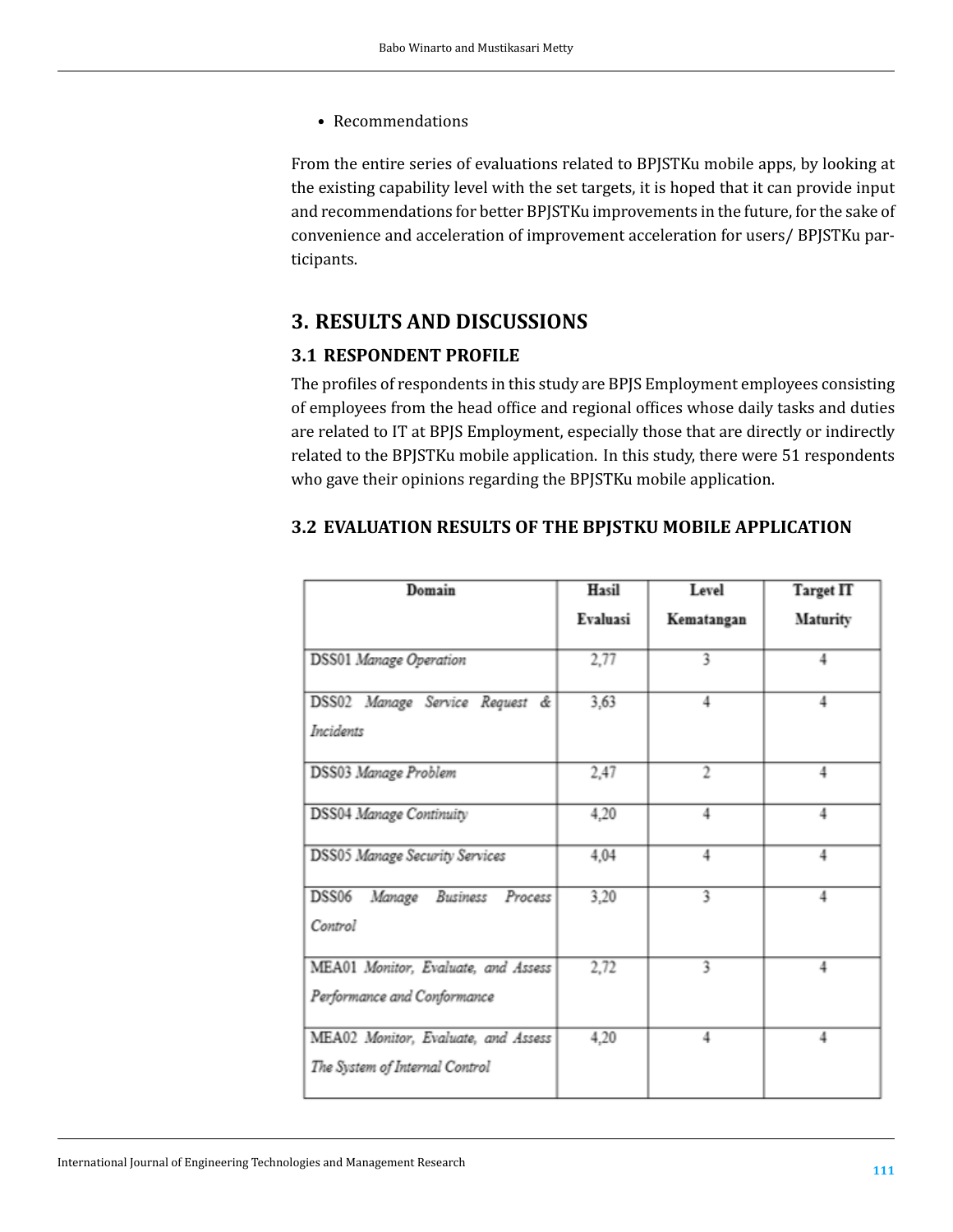The current evaluation results for DSS domains that reach the IT Maturity level 4 target are 3 subdomains, firstly DSS02 manage service requests & incidents with a value of 3.63, secondly DSS04 manage continuity with a value of 4.20, and thirdly DSS05 manage security services with a value of 4 .04, while for MEA there is only 1 subdomain, namely MEA02 monitor evaluate and assess the system of internal control with a value of 4.20, and for other subdomains it is still under the IT Maturity Level target of BPJS Ketenagakerjaan in 2019.

• DSS01 Domain Results

The evaluation result for the DSS01 manage operation domain is at a value of 2.77, where every process in the manage operation domain has been defined and confirmed as a standard business process.

• DSS02 Domain Results

The evaluation results for the DSS02 domain manage service requests & incidents are at a value of 3.63, where every process in the domain manage service requests & incidents has been quantitatively managed in accordance with metrics / things that are mutually agreed upon.

• DSS03 Domain Results

The evaluation results for the DSS03 manage problem domain are at a value of 2.47, where every process in the manage problem domain has been adequately documented so that the same steps can be taken.

• DSS04 Domain Results

The evaluation results for the DSS04 manage continuity domain are at a value of 4.20, where every process in the manage continuity domain has been managed quantitatively in accordance with mutually agreed metrics/things.

• DSS05 Domain Results

The evaluation result for the DSS05 managed security services domain is at a value of 4.04, where every process in the manage continuity domain has been managed quantitatively in accordance with mutually agreed metrics/things.

• DSS06 Domain Results

The evaluation result for the DSS06 manage business process control domain is at a value of 3.20, where every process in the manage business process control domain has been defined and confirmed as a standard business process.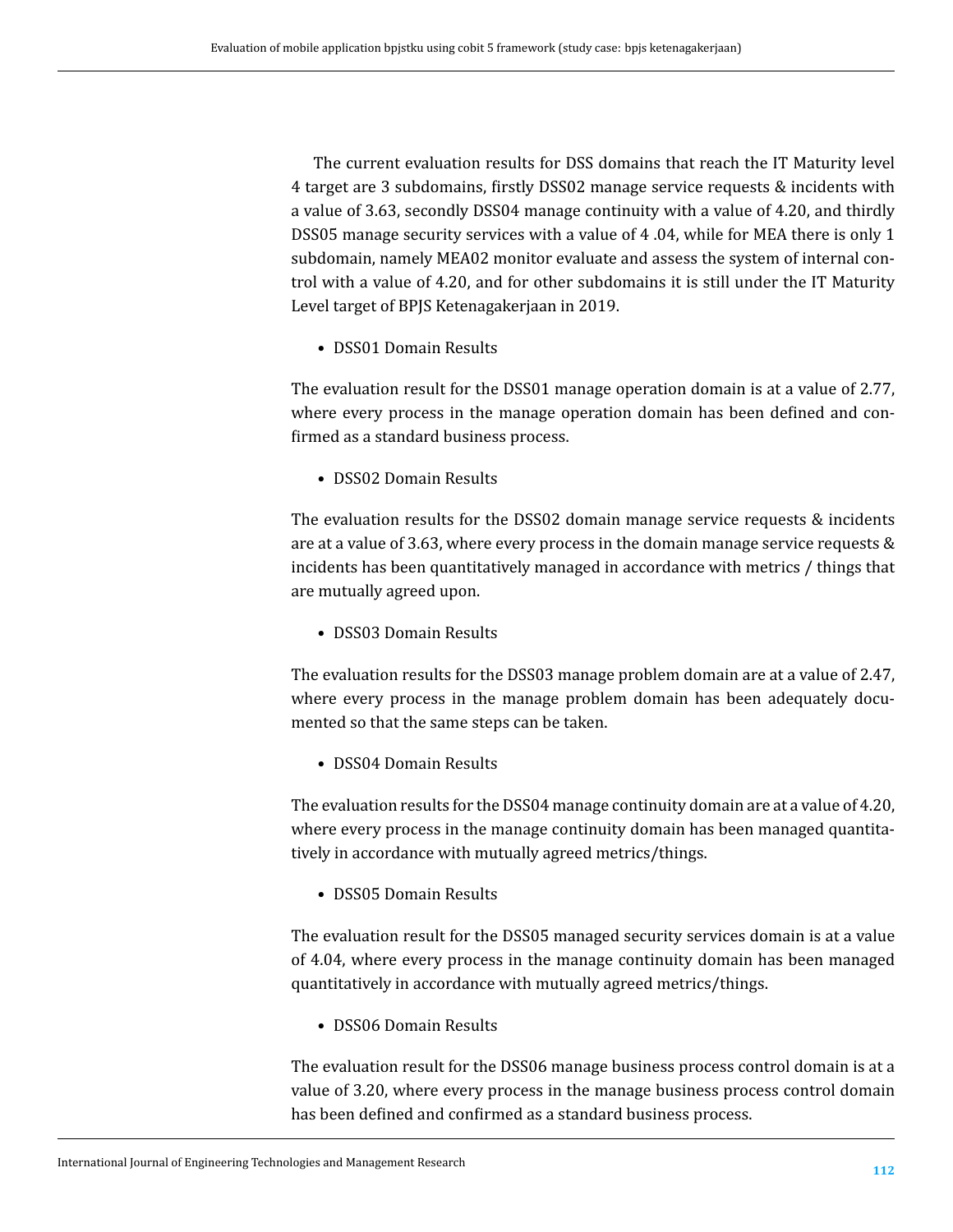• MEA01 Domain Results

The evaluation results for the MEA01 domain monitor, evaluate, and assess performance and conformance are at a value of 2.72, where every process in the monitor, evaluate, and assess performance and conformance domain has been defined and confirmed as a standard business process.

• MEA02 Domain Results

The evaluation results for the MEA02 domain monitor, evaluate, and assess performance and conformance are at a value of 4.20, where every process in the monitor, evaluate, and assess performance and conformance domain has been managed quantitatively in accordance with agreed metrics/things together.

## **4. CONCLUSIONS AND RECOMMENDATIONS**

### **4.1 CONCLUSION**

Based on the results of the evaluation that has been carried out regarding the BPJSTKu mobile application using the COBIT 5 framework, it can be concluded several things as follows:

- An evaluation has been carried out regarding 2 existing domains in COBIT 5, namely deliver, service, and support (DSS) with 6 existing subdomains namely DSS01, DSS02, DSS03, DSS04, DSS05, DSS06 and monitor, evaluate, and assess (MEA) with 2 existing subdomains are MEA01 and MEA01.
- Of the 8 subdomains that have been evaluated, there are 5 subdomains that are still below the IT Maturity level target, namely DSS01 with a value of 2.77, DSS02 with a value of 3.63, DSS03 with a value of 2.47, DSS06 with a value of 3.20, and MEA01 with a value of 2.72. Meanwhile, the other 3 subdomains have reached the target, namely DSS04 with a value of 4.20, DSS05 with a value of 4.04, and MEA02 with a value of 4.20.
- The average assessment for the delivery, service, and support (DSS) domain is at a value of 2.85 with a maturity level of "Defined Process, and for the monitor, evaluate, and assess (MEA) domain it is at a value of 3.46 with the same maturity level, namely 3 "Defined Processes" where for both domains the entire existing process has been defined and confirmed as standard business processes.
- Broadly speaking, the problems from each domain/subdomain that have not been achieved are related to data, while in terms of security and infrastructure they already have good scores in terms of assessment but for both of these things still need to be improved to continue to maintain the consistency of the BPJSTKu mobile apps service channel.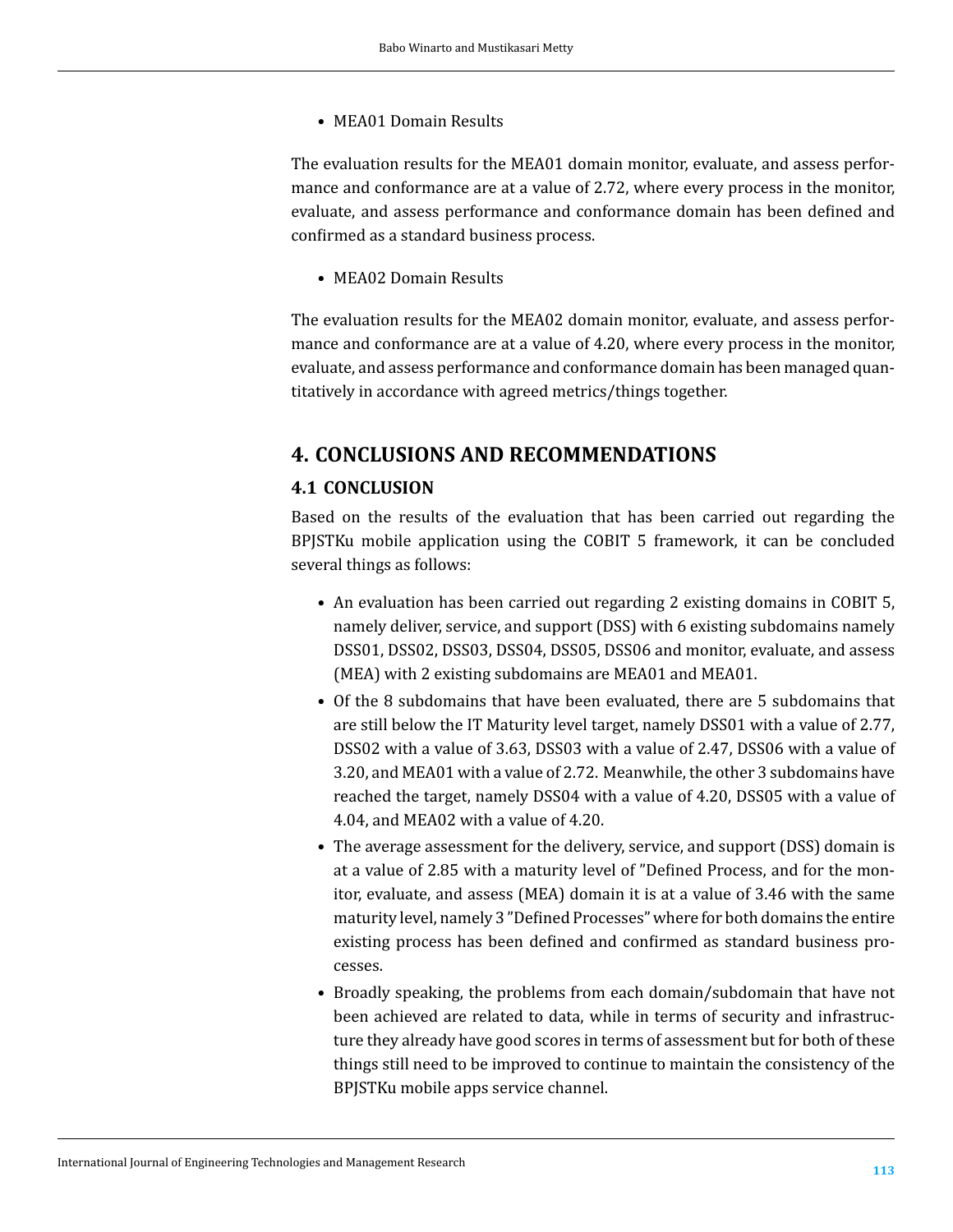#### **4.2 RECOMMENDATION**

From the evaluation results, the following suggestions for improvements/improvements can be made for the BPJSTKu mobile application:

- The BPJSTKu mobile application should be evaluated as a whole using the existing domains in COBIT 5, including the domains that have not been carried out, namely evaluate, direct, and monitor (EDM), align, plan, and organize (APO), and build, acquire, and implement (BAI).
- To achieve the IT Maturity level target that has been set, which is 4, it is necessary to do a quick win related to low-value processes and carry out periodic monitoring, both 6 months and in the next year.
- It is necessary to form a special team (ad-hoc) specifically to conduct analysis related to improvements and things that need to be improved regarding the BPJSTKu mobile apps.
- Make improvements with two things, namely based on the priority scale to be achieved by the team or based on the lowest value of each existing domain/ subdomain.
- In achieving and determining the existing business strategy in BPJSTKu, it is necessary to carry out intense communication to each related unit/individual, and involve the BPJS Employment IT steering committee, so that proposals and input are obtained in accordance with the direction of the organization, both the IT Masterplan BPJS Employment and the BPJS Employment Strategic Plan. overall

## **REFERENCES**

- C, J. F. K. (2018). Audit Menggunakan Cobit 4.1 Dan Cobit 5 Dengan Case Study, Teknosain, Indonesia.
- Davis, G. B. (1998). Kerangkadasar Sistem Informasi Manajemen: Pengantar Seri Manajemen No: 90. A, Pt. Pustaka Binaman Pressindo.
- Ekowansyah, E., Puspita, Y. H. C., & Sabrina. (2017). Audit Sisteminformasiakademikmenggunakan Cobit 5 Di Universitas Jendral Achmad Yani, Seminar Nasional Komputerdan Informatika (Senaski).
- Gondodiyoto. (2007). Audit Sistem Informasi + Pendekatan Cobit, Mitra Wacana Media, Jakarta.
- Isaca. (2012). Cobit 5 A Business Framework For Governance And Management Of Enterprises It, It Governance Institute, Usa.3.
- <span id="page-10-0"></span>Islam, M. R., Islam, M. R., & Mazumder, T. A. (2010). Mobile Application And Its Global Impact. *International Journal Of Engineering &Technolgy, Bangladesh.*.
- Matthews, J. R. (2007). The Evaluation And Measurement Of Library Services, Libraries Unlimited, United States.
- Nugroho, H. (2017). Proposed IT Governance at Hospital Based on COBIT 5 Framework. *IJAIT (International Journal of Applied Information Technology)*, *1*(02), 52–58. Retrieved from <https://dx.doi.org/10.25124/ijait.v1i02.875> <10.25124/ijait.v1i02.875>